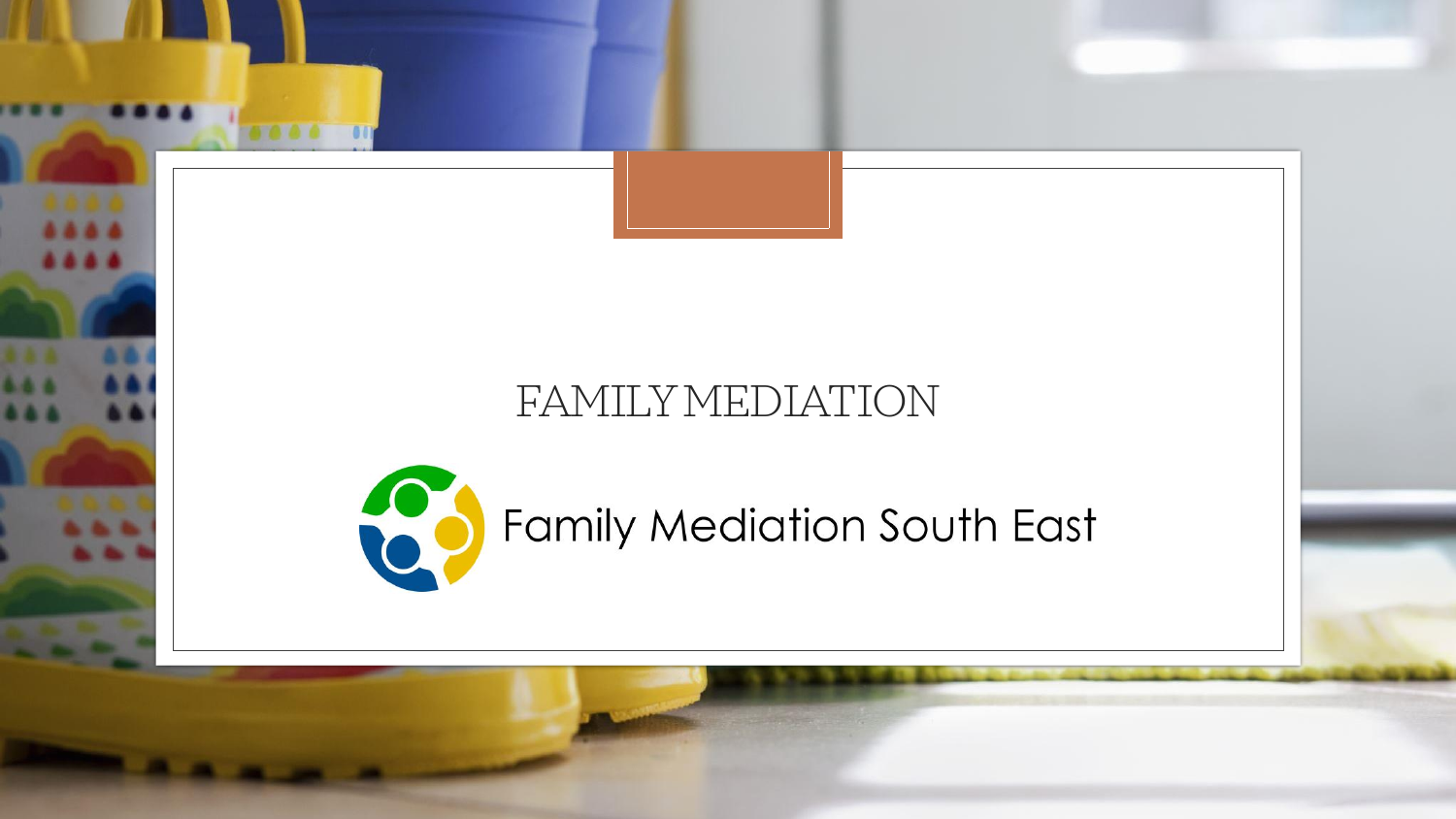# What is Family Mediation?

- Mediation provides people with the opportunity to resolve issues arising from the breakdown of a relationship
- It is a voluntary and confidential process which gives the parties a chance to explain their issues, hopes, concerns and needs to each other in the presence of an experienced and qualified family mediator
- Family mediation provides a safe environment, helping to reduce hostility and improve the chances of long term positive communication

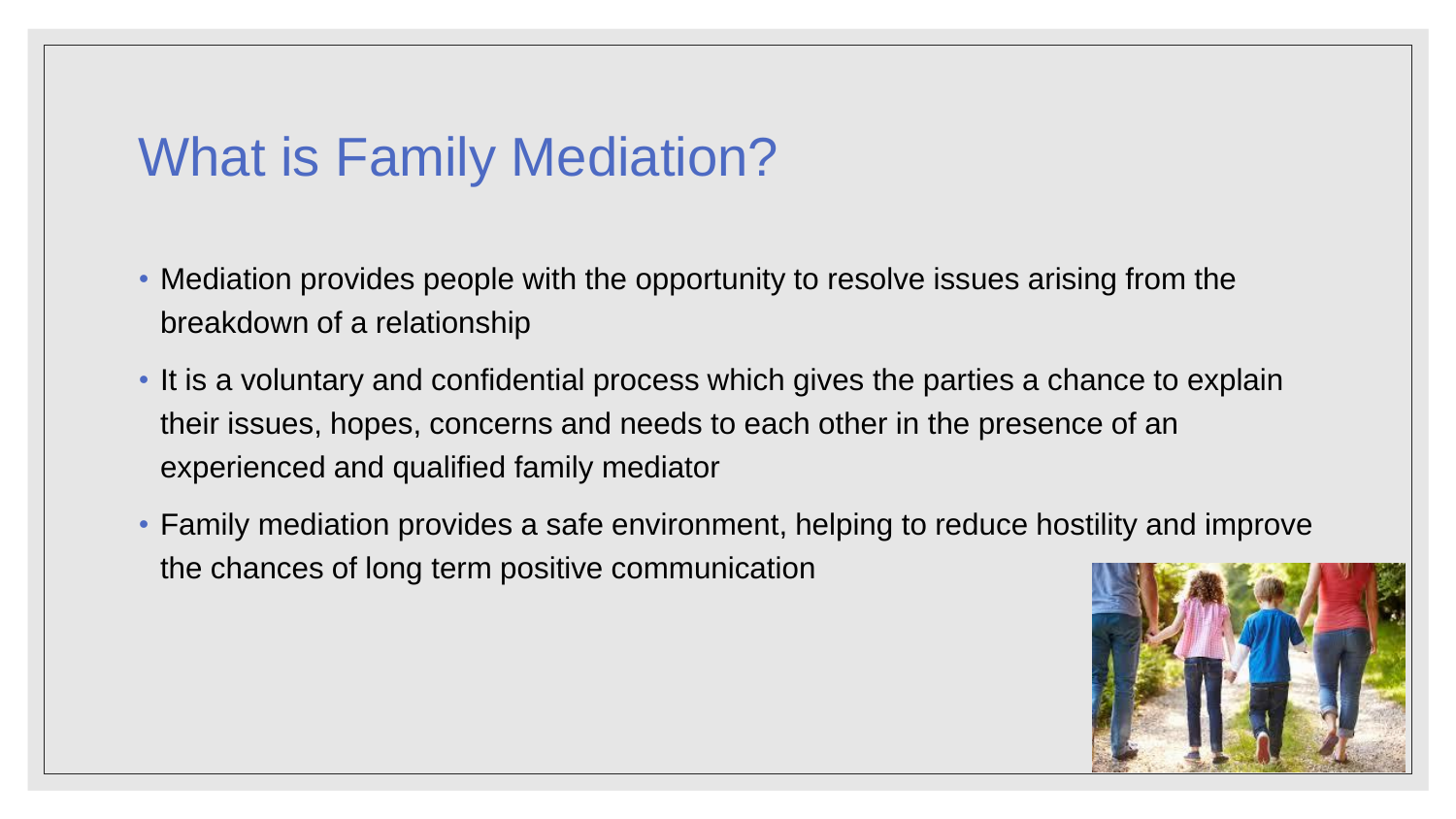# What is the Role of the Mediator?

- Remain impartial
- Help identify issues that need to be resolved
- Explore options available
- Provide opportunity for both parties to put forward their proposals
- Assist to help reach acceptable and workable solutions
- Include the voice of the child in the process
- Provide information about options and legal processes

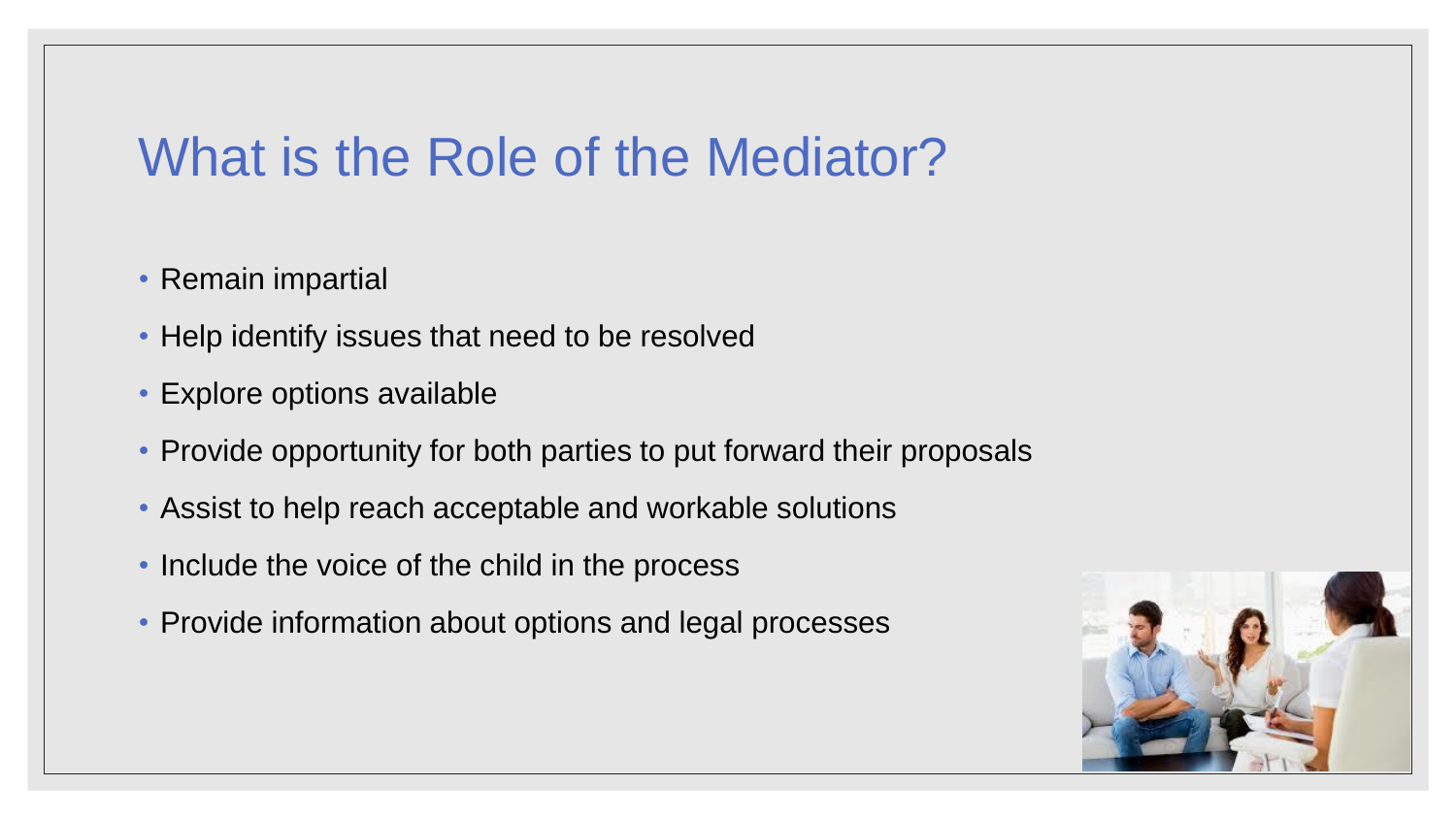# Who can come to Mediation?

- Parents and guardians
- Separating couples
- Divorcing and already divorced couples
- Grandparents, step parents and siblings

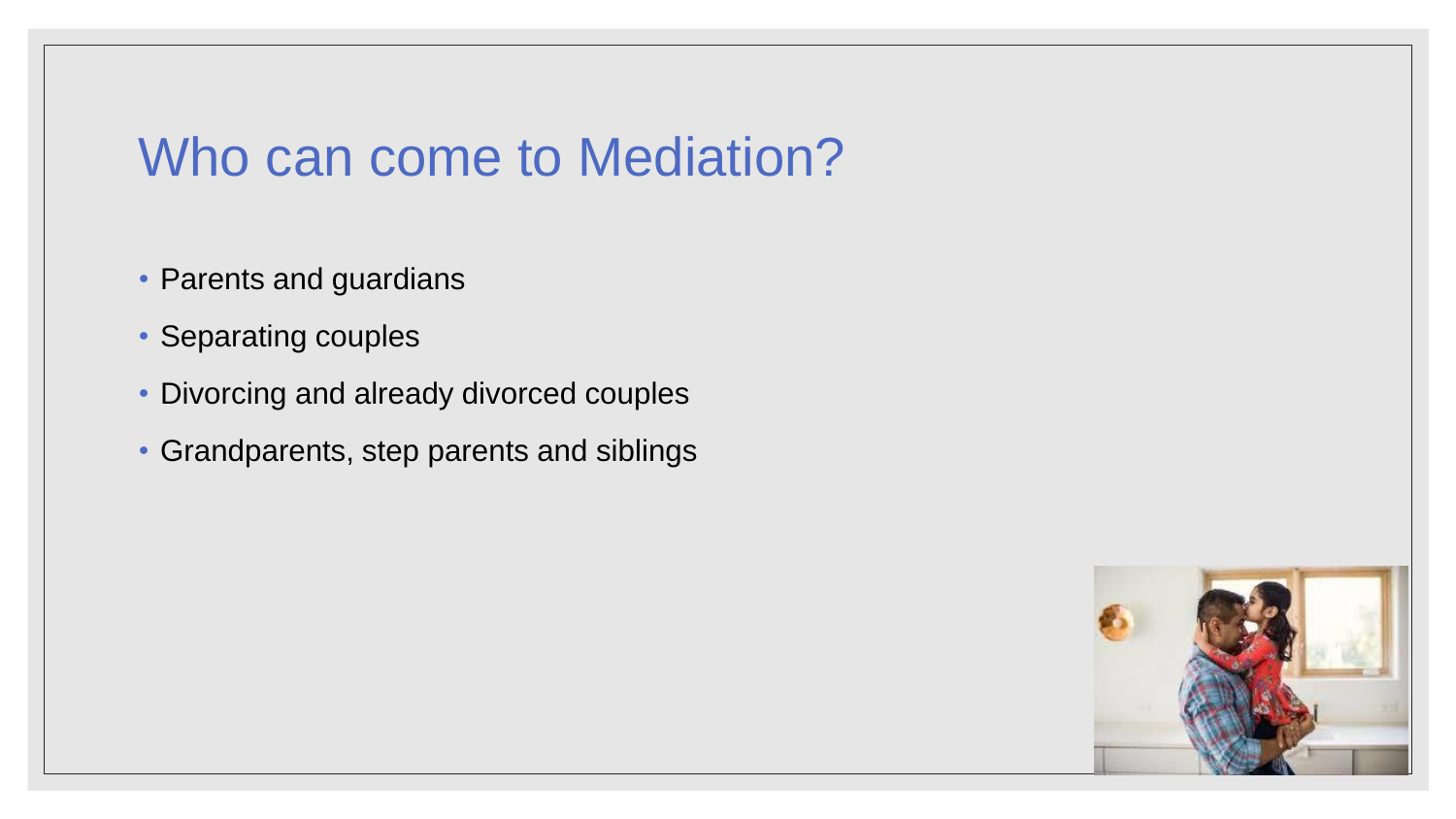## What can be discussed in Mediation?

### **Child Arrangements, including:**

- Day to day living arrangements
- Holidays/Birthdays/Special events
- Health
- School/Leisure activities
- Parental Responsibility

### **All Financial Matters, including:**

- House, Mortgage
- Savings, Debt
- Pensions, Businesses
- Child Support to include school fees, clubs etc.,

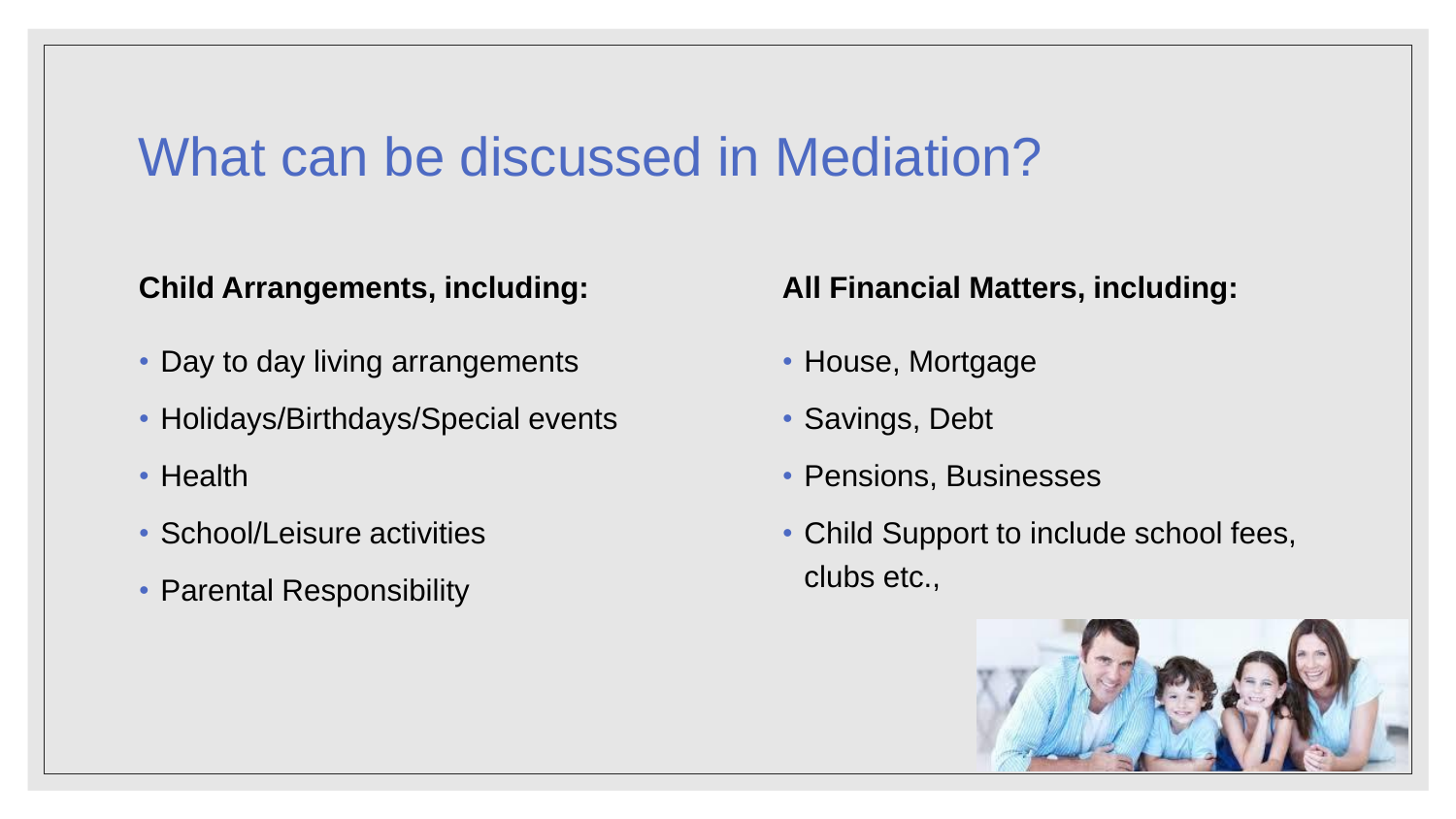## Mediation Process

#### • **Stage One: Mediation Information and Assessment Meeting (MIAM)**

• Information meeting – giving opportunity to find out how mediation works

### • **Stage Two: Mediation Meetings**

• Consists of one, or a series of appointments – attended by both parties and family mediator

### • **Stage Three: Summary**

- Mediator draws up summary
	- Child Mediation:
		- Parenting Plan
	- Financial Mediation:
		- Open Financial Summary (OFS) detailing financial disclosure
		- Memorandum of Understanding (MOU) detailing decisions reached

### **Solicitor can turn OFS and MOU into a Consent Order**